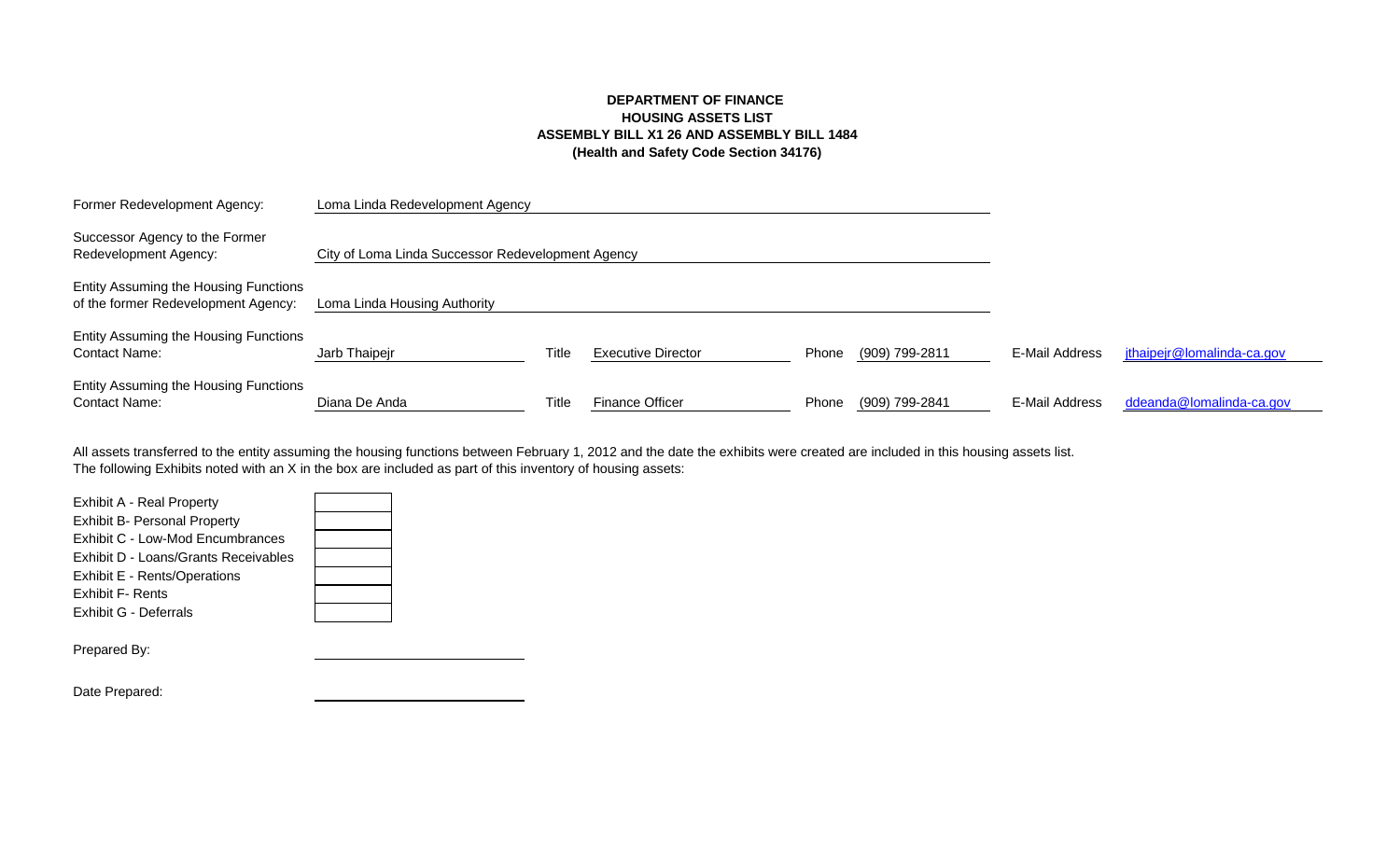**City of Loma Linda Inventory of Assets Received Pursuant to Health and Safety Code section 34176 (a) (2)** 

|                |                                          |                                            |                          |                          | <b>Square</b>             | Is the property            |                   | Date of                              | <b>Construction</b><br>or acquisition | <b>Construction</b>            | Construction                   | Date of                                 | Interest in<br>real property |
|----------------|------------------------------------------|--------------------------------------------|--------------------------|--------------------------|---------------------------|----------------------------|-------------------|--------------------------------------|---------------------------------------|--------------------------------|--------------------------------|-----------------------------------------|------------------------------|
|                |                                          |                                            |                          |                          | footage<br>reserved for   | encumbered<br>by a low-mod | Source of low-    | transfer to<br><b>Housing</b>        | cost funded<br>with Low-Mod           | or acquisition<br>costs funded | or acquisition<br>costs funded | construction<br>or acquisition          | (option to<br>purchase,      |
|                |                                          | <b>Legal Title and</b>                     | <b>Carrying Value</b>    | Total square             | low-mod                   | housing                    | mod housing       | <b>Successor</b>                     | <b>Housing Fund</b>                   | with other                     | with non-RDA                   | by the former                           | easement,                    |
| Item#          | Type of Asset a/                         | <b>Description</b>                         | of Asset                 | footage                  | housing                   | covenant?                  | covenant b/       | <b>Agency</b>                        | monies                                | <b>RDA funds</b>               | funds                          | <b>RDA</b>                              | $etc.$ )                     |
|                | LMH - Vacant Land                        | 10933 Evans Street,<br>APN 0284-042-08     | \$116,502                | 8,125.000                | 8,125.000                 | Yes                        | CRL               | 20-Mar-12                            | \$116,502                             | \$0                            | \$0                            | March-03                                | fee-owned                    |
| $\overline{2}$ | LMH - Vacant Land                        | Juanita, APN 0292-131-71                   | \$10,931                 | 0.044                    | 0.044                     | Yes                        | CRL               | 20-Mar-12                            | \$10,760                              | \$0                            | $\sqrt{50}$                    | July-98                                 | fee-owned                    |
| 3              | LMH - Vacant Land                        | Juanita, APN 0292-131-74                   | \$85,642                 | 5,028.000                | 5,028.000                 | Yes                        | <b>CRL</b>        | 20-Mar-12                            | \$85,542                              | \$0                            | \$0                            | November-06                             | fee-owned                    |
| 4              | LMH - Vacant Land                        | Juanita, APN 0292-131-75                   | \$85,626                 | 5,261.000                | 5,261.000                 | Yes                        | <b>CRL</b>        | 20-Mar-12                            | \$85,526                              | \$0                            | $\sqrt{6}$                     | November-06                             | fee-owned                    |
| 5              | LMH - Vacant Land                        | Lind Avenue, Apn 0283-<br>092-37           | \$34,500                 | 10,590.000               | 10,590.000                | Yes                        | CRL               | 20-Mar-12                            | \$25,716                              | \$0                            | \$0                            | May-01                                  | fee-owned                    |
| 6              | MH - Vacant Land                         | Mt. View Avenue w/s.<br>APN 0283-192-22    | \$37,608                 | 6,250.000                | 6,250.000                 | Yes                        | CRL               | 20-Mar-12                            | \$36,917                              | \$0                            | $\sqrt{50}$                    | January-11                              | fee-owned                    |
| $\overline{7}$ | LMH - Vacant Land                        | 24139,49,59, Palm                          | \$459,161                | 15.000.000               | 15,000.000                | Yes                        | CRL               | 20-Mar-12                            | \$459,161                             | \$0                            | \$0                            | September-07                            | fee-owned                    |
| 8              | LMH - Vacant Land                        | 10535-10541 Poplar                         | \$402,575                | 15,000.000               | 15,000.000                | Yes                        | <b>CRL</b>        | 20-Mar-12                            | \$402,575                             | \$0                            | $\sqrt{6}$                     | May-05                                  | fee-owned                    |
| 9              | LMH - Vacant Land                        | 10582 Poplar Street,                       | \$175,903                | 8,250.000                | 8,250.000                 | Yes                        | CRL               | 20-Mar-12                            | \$175,903                             | \$0                            | $\overline{50}$                | March-06                                | fee-owned                    |
| 10             | LMH - Vacant Land                        | 25138 Poplar - West                        | \$246,329                | 21,100.000               | 21,100.000                | Yes                        | CRL               | 20-Mar-12                            | \$246,329                             | \$0                            | $\sqrt{6}$                     | May-05                                  | fee-owned                    |
| 11             | LMH - Vacant Land                        | 25154 Poplar - West                        | \$342,497                | 32,670.000               | 32,670.000                | Yes                        | CRL               | 20-Mar-12                            | \$342,497                             | $\sqrt{50}$                    | $\sqrt{6}$                     | March-05                                | fee-owned                    |
| 12             | LMH - Vacant Land                        | 25166 Poplar - West                        | \$284,291                | 6,120.000                | 6,120.000                 | Yes                        | <b>CRL</b>        | 20-Mar-12                            | \$277,490                             | \$0                            | $\sqrt{6}$                     | December-05                             | fee-owned                    |
| 13             | LMH - Vacant Land                        | 25178 Poplar - West                        | \$166,091                | 0.200                    | 0.200                     | Yes                        | CRL               | 20-Mar-12                            | \$166,091                             | \$0                            | $\sqrt{6}$                     | June-03                                 | fee-owned                    |
| 14             | LMH - Vacant Land                        | 10814 Poplar - West                        | \$128,872                | 11.700                   | 11.700                    | Yes                        | CRL               | 20-Mar-12                            | \$128,872                             | \$0<br>$\overline{30}$         | \$0<br>\$0                     | March-00                                | fee-owned                    |
| 15             | LMH - Vacant Land                        | 10836-38 Poplar -                          | \$167,765                | 7,729.000                | 7,729.000                 | Yes                        | CRL               | 20-Mar-12                            | \$167,765                             |                                |                                | November-02                             | fee-owned                    |
| 16             | LMH - Vacant Land                        | 10846-48 Poplar -                          | \$252,817<br>\$62,542    | 33,024.000<br>32,472.000 | 33,024.000<br>32,472.000  | Yes                        | CRL<br><b>CRL</b> | 20-Mar-12<br>20-Mar-12               | \$252,817<br>\$62,542                 | \$0<br>\$0                     | \$0<br>\$0                     | February-04                             | fee-owned                    |
| 17             | LMH - Vacant Land<br>LMH - Vacant Land   | 10860 Poplar -West<br>10870 Poplar - West  | \$182,302                | 5,280.000                | 5,280.000                 | Yes<br>Yes                 | <b>CRL</b>        | 20-Mar-12                            | \$182,302                             | \$0                            | $\sqrt{6}$                     | June-00<br>February-06                  | fee-owned                    |
| 18             | LMH - Vacant Land                        | Poplar St. APN 0283-                       | \$61,504                 | 41,680.000               | 41,680.000                | Yes                        | CRL               | 20-Mar-12                            | \$61,504                              | \$0                            | \$0                            | January-02                              | fee-owned<br>fee-owned       |
| 19             |                                          | 121-09, 40, 41 & 55                        |                          |                          |                           |                            |                   |                                      |                                       |                                |                                |                                         |                              |
| 20             | LMH - Vacant Land                        | Poplar St. APN 0283-<br>121-35             | \$14,899                 | 9,100.000                | 9,100.000                 | Yes                        | CRL               | 20-Mar-12                            | \$14,899                              | \$0                            | $\sqrt{6}$                     | April-02                                | fee-owned                    |
| 21             | LMH - Vacant Land                        | Poplar St. APN 0283-<br>121-10             | \$32,314                 | 5,424.000                | 5,424.000                 | Yes                        | CRL               | 20-Mar-12                            | \$32,314                              | \$0                            | \$0                            | April-03                                | fee-owned                    |
| 22             | LMH - Vacant Land                        | Poplar St. APN 0283-<br>121-12             | \$132,525                | 12,900.000               | 12,900.000                | Yes                        | <b>CRL</b>        | 20-Mar-12                            | \$132,525                             | \$0                            | \$0                            | January-04                              | fee-owned                    |
| 23             | LMH - Vacant Land-<br>Garden             | Van Leuven APN 0283-<br>215-51             | \$32,553                 |                          |                           |                            |                   |                                      |                                       |                                |                                |                                         | fee-owned                    |
| 24             | LMH - Vacant Land                        | 25259 Van Leuven                           | \$71,945                 | 28,760.000               | 28,760.000                | Yes                        | CRL               | 20-Mar-12                            | \$71,945                              | \$0                            | $\sqrt{6}$                     | June-00                                 | fee-owned                    |
| 25             | LMH-Single-Family                        | 10522 Poplar Street,                       | \$130,992                | 7.425.000                | 7,425.000                 | Yes                        | CRL               | 20-Mar-12                            | \$130,992                             | \$0                            | \$0                            | April-03                                | fee-owned                    |
| 26             | LMH-Single-Family                        | 24966 Court Street,                        | \$144,824                | 6,250.000                | 6,250.000                 | Yes                        | CRL               | 20-Mar-12                            | \$145,367                             | \$0                            | \$0                            | February-01                             | fee-owned                    |
| 27             | LMH-Single-Family                        | 25368 Durango Loop                         | \$152,444                | 3.200.000                | 3.200.000                 | Yes                        | CRL               | 20-Mar-12                            | \$152,444                             | $\overline{50}$                | $\overline{50}$                | August-10                               | fee-owned                    |
| 28             | LMH-Single-Family                        | 25530 Portola Loop                         | \$128,916                | 3,200.000                | 3,200.000                 | Yes                        | CRL               | 20-Mar-12                            | \$128,362                             | \$0                            | $\sqrt{6}$                     | $May-10$                                | fee-owned                    |
| 29             | LMH-Single-Family                        | 25613 Prospect                             | \$144,693                | 1.500.000                | 1,500.000                 | Yes                        | CRL               | 20-Mar-12                            | \$144,693                             | $\overline{50}$                | \$0                            | July-11                                 | fee-owned                    |
| 30             | LMH-Single-Family                        | 25615 Prospect                             | \$157,884                | 1,500.000                | 1,500.000                 | Yes                        | <b>CRL</b>        | 20-Mar-12                            | \$154,849                             | \$0                            | $\sqrt{6}$                     | July-09                                 | fee-owned                    |
| 31             | LMH-Single-Family                        | 25637 Prospect                             | \$166,258                | 1,500.000                | 1,500.000                 | Yes                        | <b>CRL</b>        | 20-Mar-12                            | \$162,457                             | $\overline{50}$                | $\sqrt{6}$                     | February-09                             | fee-owned                    |
| 32             | LMH-Single-Family                        | 25438 Sonora Loop                          | \$136,780                | 3,200.000                | 3,200.000                 | Yes                        | CRL               | 20-Mar-12                            | \$136,780                             | \$0                            | $\sqrt{6}$                     | June-11                                 | fee-owned                    |
| 33             | LMH-Single-Family                        | 25458 Sonora Loop                          | \$159,698                | 3,200.000<br>283.140.000 | 3,200.000                 | Yes                        | CRL<br>CRL        | 20-Mar-12                            | \$159,698                             | \$0<br>\$0                     | $\sqrt{6}$<br>$\sqrt{6}$       | October-10                              | fee-owned                    |
| 34<br>35       | LMH - Multi-Family<br>LMH - Multi-Family | 10799 Poplar Street<br>10777 Poplar Street | \$1,917,726<br>\$599,048 | 79,280.000               | 283,140.000<br>79,280.000 | Yes<br>Yes                 | <b>CRL</b>        | $\overline{2}$ 0-Mar-12<br>20-Mar-12 | \$1,917,726<br>\$599,048              | $\overline{30}$                | $\overline{50}$                | Oct-01thru Apr-05<br>Mav-01 thru Oct-04 | fee-owned                    |
|                |                                          |                                            |                          |                          |                           |                            |                   |                                      |                                       |                                |                                |                                         | fee-owned                    |

a/ Asset types may include low-mod housing, mixed-income housing, low-mod housing with

b/ May include California Redevelopment Law, tax credits, state bond indentures, and federal funds requirements.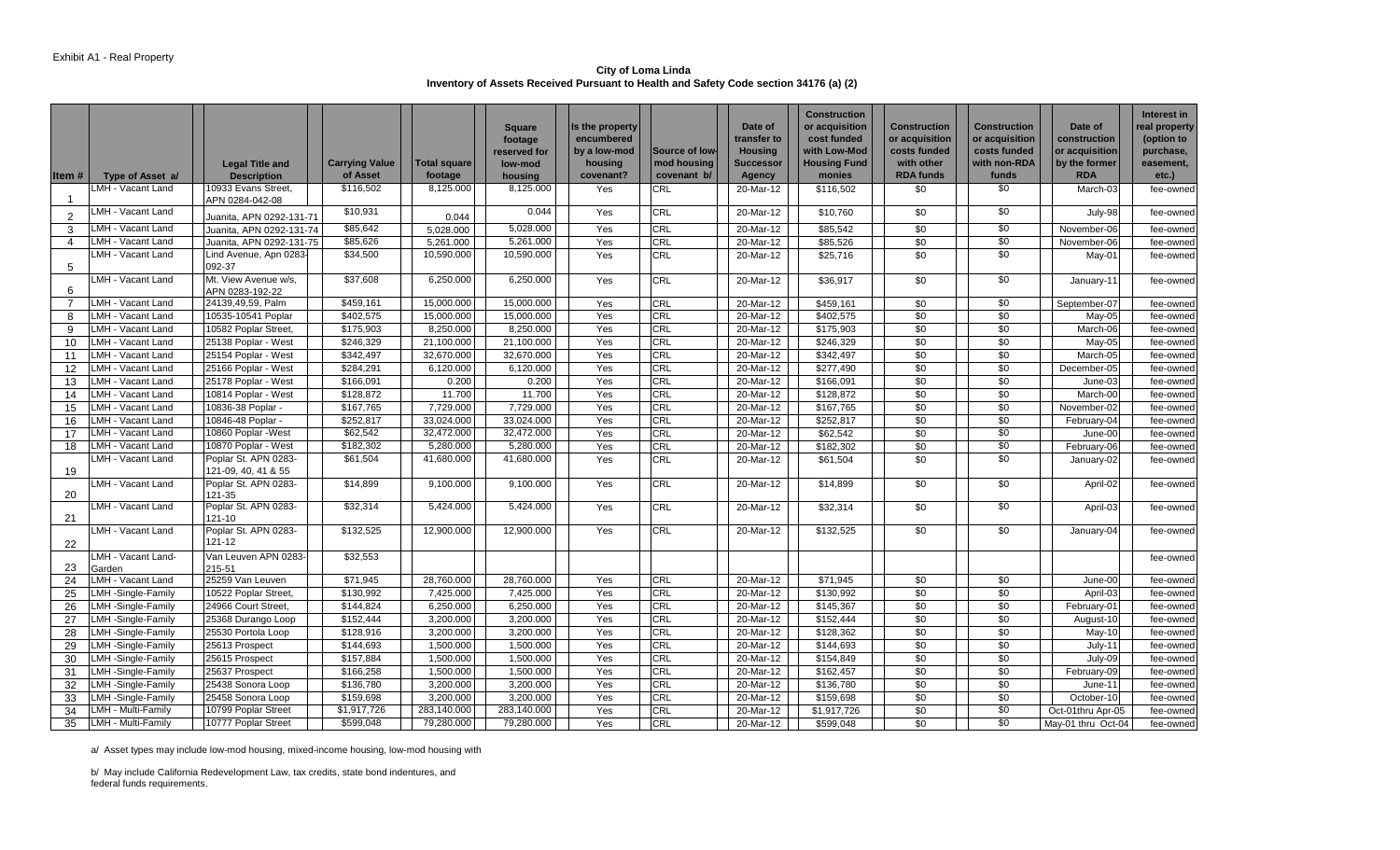#### Exhibit A2 - Real Property

**City of Loma Linda Inventory of Assets Received Pursuant to Health and Safety Code section 34176 (a) (2)** 

|                   |                     |                        |                       |                     |                       | Is the property            |                | Date of                       | <b>Construction</b><br>or acquisition | <b>Construction</b>            | Construction                   | Date of                        | Interest in<br>real property |
|-------------------|---------------------|------------------------|-----------------------|---------------------|-----------------------|----------------------------|----------------|-------------------------------|---------------------------------------|--------------------------------|--------------------------------|--------------------------------|------------------------------|
|                   |                     |                        |                       |                     | <b>Square footage</b> | encumbered by<br>a low-mod | Source of low- | transfer to<br><b>Housing</b> | cost funded<br>with Low-Mod           | or acquisition<br>costs funded | or acquisition<br>costs funded | construction<br>or acquisition | (option to<br>purchase,      |
|                   |                     | <b>Legal Title and</b> | <b>Carrying Value</b> | <b>Total square</b> | reserved for low-     | housing                    | mod housing    | <b>Successor</b>              | <b>Housing Fund</b>                   | with other                     | with non-RDA                   | by the former                  | easement,                    |
| Item #            | Type of Asset a/    | <b>Description</b>     | of Asset              | footage             | mod housing           | covenant?                  | covenant b/    | Agency                        | monies                                | <b>RDA funds</b>               | funds                          | <b>RDA</b>                     | etc.)                        |
|                   | LMH - Single-Family | 10914 Cabrillo Loop    | \$11,968              | 3,200.000           | 3,200.000             | Yes                        | <b>CRL</b>     | 20-Mar-12                     | \$14,756                              | \$0                            | \$0                            | May-02                         | $***$                        |
| $\mathcal{P}$     | LMH - Single-Family | 10916 Cabrillo Loop    | $\overline{$12,001}$  | 3,200.000           | 3,200.000             | Yes                        | CRL            | 20-Mar-12                     | \$14,756                              | \$0                            | \$0                            | May-02                         | $**$                         |
| 3                 | LMH - Single-Family | 10934 Cabrillo Loop    | \$204,738             | 3,200.000           | 3,200.000             | Yes                        | CRL            | 20-Mar-12                     | \$151,409                             | \$0                            | \$0                            |                                | $***$                        |
| 4                 | LMH - Single-Family | 10938 Cabrillo Loop    | \$337,275             | 3.200.000           | 3,200.000             | Yes                        | <b>CRL</b>     | 20-Mar-12                     | \$138,744                             | \$0                            | \$0                            | February-08                    | $***$                        |
| 5                 | LMH - Single-Family | 10942 Cabrillo Loop    | \$228,814             | 3,200.000           | 3,200.000             | Yes                        | <b>CRL</b>     | 20-Mar-12                     | \$150,833                             | \$0                            | \$0                            |                                | $***$                        |
| 6                 | LMH - Single-Family | 10946 Cabrillo Loop    | \$351,535             | 3,200.000           | 3,200.000             | Yes                        | CRL            | 20-Mar-12                     | \$148,085                             | \$0                            | \$0                            | April-04                       | $***$                        |
| $\overline{7}$    | LMH - Single-Family | 10958 Cabrillo Loop    | \$30,249              | 3,200.000           | 3,200.000             | Yes                        | CRL            | 20-Mar-12                     | \$31,749                              | \$0                            | \$0                            | January-05                     | $***$                        |
| 8                 | LMH - Single-Family | 25372 Durango Loop     | \$9,950               | 3,200.000           | 3,200.000             | Yes                        | CRL            | 20-Mar-12                     | \$12,756                              | \$0                            | \$0                            | April-02                       | $***$                        |
| q                 | LMH - Single-Family | 25384 Durango Loop     | \$193,074             | 3.200.000           | 3.200.000             | Yes                        | CRL            | 20-Mar-12                     | \$148.285                             | \$0                            | \$0                            |                                | $***$                        |
| 10                | LMH - Single-Family | 25388 Durango Loop     | \$206,201             | 3,200.000           | 3,200.000             | Yes                        | <b>CRL</b>     | 20-Mar-12                     | \$160,559                             | \$0                            | \$0                            |                                | $***$                        |
| 11                | LMH - Single-Family | 25392 Durango Loop     | \$264,052             | 3,200.000           | 3,200.000             | Yes                        | CRL            | 20-Mar-12                     | \$169,499                             | \$0                            | \$0                            | June-08                        | $***$                        |
| $12 \overline{ }$ | LMH - Single-Family | 25396 Durango Loop     | \$11,769              | 3,200.000           | 3,200.000             | Yes                        | CRL            | 20-Mar-12                     | \$14,756                              | \$0                            | \$0                            | April-02                       | $**$                         |
| 13                | LMH - Single-Family | 25400 Durango Loop     | \$29,884              | 3.200.000           | 3.200.000             | Yes                        | <b>CRL</b>     | 20-Mar-12                     | \$32,601                              | \$0                            | \$0                            | April-05                       | $***$                        |
| 14                | LMH - Single-Family | 25408 Durango Loop     | \$29,172              | 3,200.000           | 3,200.000             | Yes                        | <b>CRL</b>     | 20-Mar-12                     | \$30,672                              | \$0                            | \$0                            | November-05                    | $***$                        |
| 15                | LMH - Single-Family | 25412 Durango Loop     | \$11,903              | 3,200.000           | 3,200.000             | Yes                        | CRL            | 20-Mar-12                     | \$14,756                              | \$0                            | \$0                            | April-02                       | $***$                        |
| 16                | LMH - Single-Family | 25414 Durango Loop     | \$10,454              | 3,200.000           | 3,200.000             | Yes                        | <b>CRL</b>     | 20-Mar-12                     | \$12,756                              | \$0                            | \$0                            | April-02                       | $***$                        |
| 17                | LMH - Single-Family | 10599 Lind Avenue      | \$370,295             | 5,754.000           | 5,754.000             | Yes                        | CRL            | 20-Mar-12                     | \$228,580                             | \$0                            | \$0                            | May-01                         | $***$                        |
| 18                | LMH - Single-Family | 10605 Lind Avenue      | \$342,845             | 4.373.000           | 4.373.000             | Yes                        | CRL            | 20-Mar-12                     | \$228.530                             | \$0                            | \$0                            | May-01                         | $***$                        |
| 19                | LMH - Single-Family | 10655 Lind Avenue      | \$343.872             | 7.500.000           | 7.500.000             | Yes                        | <b>CRL</b>     | 20-Mar-12                     | \$399.972                             | \$0                            | \$0                            | $July-04$                      | $***$                        |
| 20                | LMH - Single-Family | 25502 Portola Loop     | \$331,675             | 3,200.000           | 3,200.000             | Yes                        | CRL            | 20-Mar-12                     | \$161,351                             | \$0                            | \$0                            | August-05                      | $***$                        |
| 21                | LMH - Single-Family | 25518 Portola Loop     | \$7,508               | 3,200.000           | 3,200.000             | Yes                        | CRL            | 20-Mar-12                     | \$9,891                               | \$0                            | \$0                            | March-01                       | $***$                        |
| 22                | MH - Single-Family  | 25526 Portola Loop     | \$9,960               | 3,200.000           | 3,200.000             | Yes                        | <b>CRL</b>     | 20-Mar-12                     | \$13,000                              | \$0                            | \$0                            | March-01                       | $***$                        |
| 23                | LMH - Single-Family | 25575 Prospect Avenue  | \$12,614              | 1.500.000           | 1.500.000             | Yes                        | <b>CRL</b>     | 20-Mar-12                     | \$13,000                              | \$0                            | $\overline{50}$                | $July-05$                      | $***$                        |
| 24                | LMH - Single-Family | 25577 Prospect Avenue  | \$9,743               | 1,500.000           | 1,500.000             | Yes                        | <b>CRL</b>     | 20-Mar-12                     | \$10,000                              | \$0                            | \$0                            | May-01                         | $***$                        |
| 25                | LMH - Single-Family | 25581 Prospect Avenue  | \$9,787               | 1,500.000           | 1,500.000             | Yes                        | <b>CRL</b>     | 20-Mar-12                     | \$10,000                              | \$0                            | \$0                            | May-01                         | $***$                        |
| 26                | MH - Single-Family  | 25639 Prospect Avenue  | \$218,457             | 1,500.000           | 1,500.000             | Yes                        | CRL            | 20-Mar-12                     | \$165,295                             | \$0                            | \$0                            | July-08                        | $***$                        |
| 27                | LMH - Single-Family | 25434 Sonora Loop      | \$10,290              | 3,200.000           | 3,200.000             | Yes                        | CRL            | 20-Mar-12                     | \$12,756                              | \$0                            | \$0                            | March-02                       | $***$                        |
| 28                | LMH - Single-Family | 25450 Sonora Loop      | \$147.748             | 3.200.000           | 3.200.000             | Yes                        | <b>CRL</b>     | 20-Mar-12                     | \$0                                   | \$0                            | \$0                            |                                | $***$                        |
| 29                | LMH - Single-Family | 25454 Sonora Loop      | \$229,799             | 3,200.000           | 3,200.000             | Yes                        | CRL            | 20-Mar-12                     | \$173,544                             | \$0                            | \$0                            | October-08                     | $***$                        |
| 30                | LMH - Single-Family | 25474 Sonora Loop      | \$240,591             | 3,200.000           | 3,200.000             | Yes                        | CRL            | 20-Mar-12                     | \$126,874                             | \$0                            | \$0                            | February-09                    | $***$                        |
| 31                | LMH - Single-Family | 25478 Sonora Loop      | \$248,578             | 3,200.000           | 3,200.000             | Yes                        | <b>CRL</b>     | 20-Mar-12                     | \$0                                   | \$0                            | \$0                            |                                | $***$                        |
| 32                | LMH - Single-Family | 25256 Van Leuven       | \$20,407              | 5,600.000           | 5,600.000             | Yes                        | <b>CRL</b>     | 20-Mar-12                     | \$24,000                              | \$0                            | \$0                            | October-01                     | $***$                        |
| 33                | LMH - Single-Family | 25564 Van Leuven       | \$345.120             | 8.739.000           | 8.739.000             | Yes                        | CRL            | 20-Mar-12                     | \$243.381                             | \$0                            | \$0                            | July-05                        | $***$                        |
| 34                | LMH - Single-Family | 10926 Cabrillo Loop    | \$12,884              | 3,200.000           | 3,200.000             | Yes                        | <b>CRL</b>     | 20-Mar-12                     | \$14,756                              | \$0                            | \$0                            | May-02                         | $**$                         |
| 35                | MH - Single-Family  | 10918 Cabrillo Loop    | \$0                   | 3,200.000           | 3,200.000             | Yes                        | CRL            | 20-Mar-12                     | \$12,756                              | \$0                            | \$0                            | May-02                         | $***$                        |
| 36                | LMH - Single-Family | 25613 Prospect Avenue  | \$0                   | 1,500.000           | 1,500.000             | Yes                        | <b>CRL</b>     | 20-Mar-12                     | \$10,000                              | \$0                            | \$0                            | 1/31/200                       | $***$                        |

a/ Asset types may include low-mod housing, mixed-income housing, low-mod housing with commercial space, mixed-income housing with commercial space.

b/ May include California Redevelopment Law, tax credits, state bond indentures, and federal funds requirements.

- \* Private Developer<br>\*\* Affordability Covens
- \*\* Affordability Covenant/Down Payment Assistance<br>\*\*\* Affordability Covenant/Homebuyer Financing

Affordability Covenant/Homebuyer Financing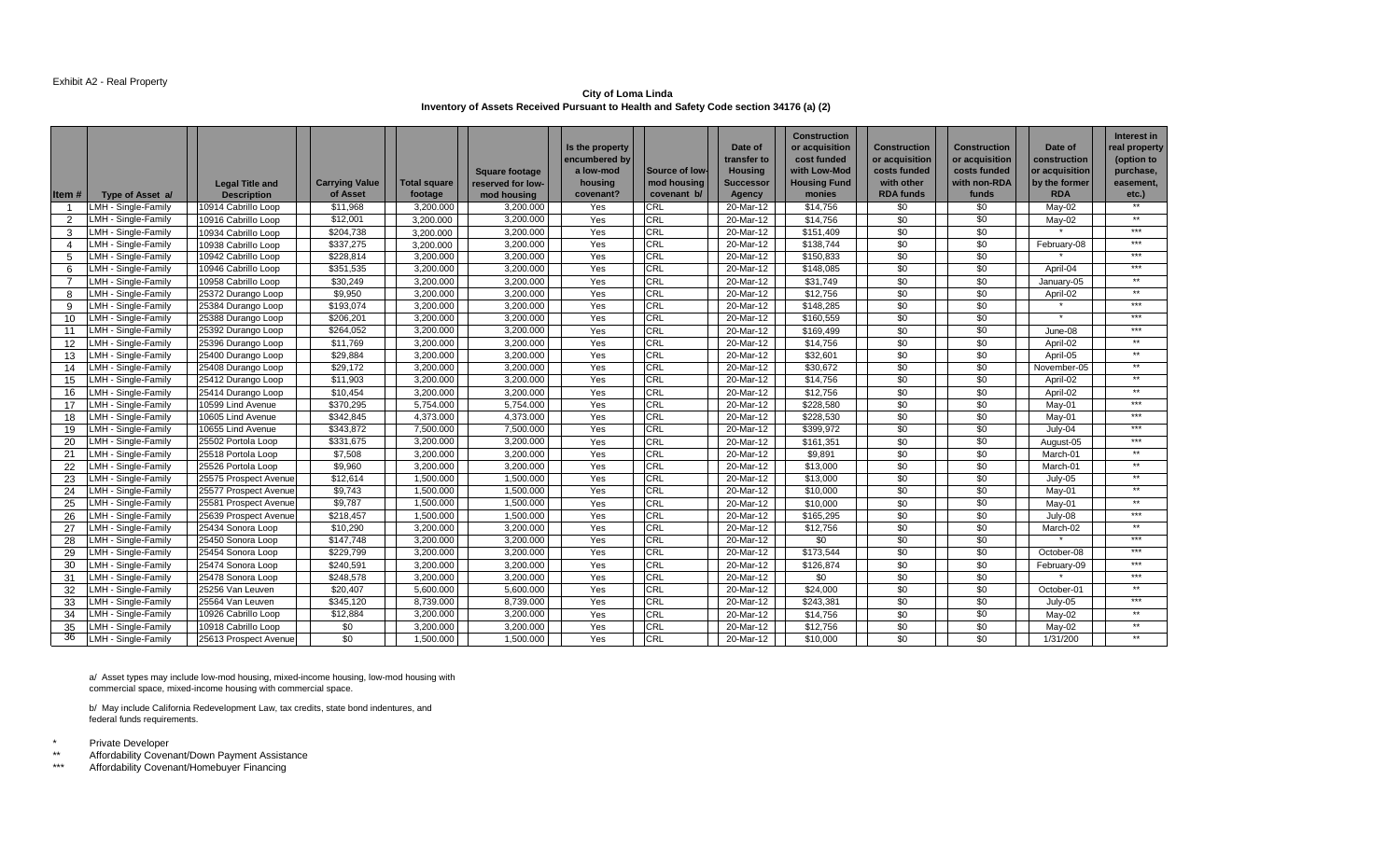### Exhibit B - Personal Property

## **City of Loma Linda Inventory of Assets Received Pursuant to Health and Safety Code section 34176 (a) (2)**

| Item#           | Type of Asset a/         | <b>Description</b> | <b>Carrying Value</b><br>of Asset | Date of<br>transfer to<br><b>Housing</b><br><b>Successor</b><br><b>Agency</b> | <b>Acquisition</b><br>cost funded<br>with Low-Mod<br><b>Housing Fund</b><br>monies | <b>Acquisition</b><br>costs funded<br>with other RDA<br>funds | <b>Acquisition</b><br>costs funded<br>with non-<br><b>RDA funds</b> | Date of<br>acquisition by<br>the former RDA |
|-----------------|--------------------------|--------------------|-----------------------------------|-------------------------------------------------------------------------------|------------------------------------------------------------------------------------|---------------------------------------------------------------|---------------------------------------------------------------------|---------------------------------------------|
|                 | <b>All Housing Files</b> | All files and loan | \$0                               | 1-Feb-12                                                                      | Unknown                                                                            | \$0                                                           | \$0                                                                 | Various Dates                               |
| 1               |                          | document           |                                   |                                                                               |                                                                                    |                                                               |                                                                     |                                             |
| $\overline{c}$  |                          |                    |                                   |                                                                               |                                                                                    |                                                               |                                                                     |                                             |
| 3               |                          |                    |                                   |                                                                               |                                                                                    |                                                               |                                                                     |                                             |
| 4               |                          |                    |                                   |                                                                               |                                                                                    |                                                               |                                                                     |                                             |
| 5               |                          |                    |                                   |                                                                               |                                                                                    |                                                               |                                                                     |                                             |
| 6               |                          |                    |                                   |                                                                               |                                                                                    |                                                               |                                                                     |                                             |
| $\overline{7}$  |                          |                    |                                   |                                                                               |                                                                                    |                                                               |                                                                     |                                             |
| 8               |                          |                    |                                   |                                                                               |                                                                                    |                                                               |                                                                     |                                             |
| 9               |                          |                    |                                   |                                                                               |                                                                                    |                                                               |                                                                     |                                             |
| 10              |                          |                    |                                   |                                                                               |                                                                                    |                                                               |                                                                     |                                             |
| 11              |                          |                    |                                   |                                                                               |                                                                                    |                                                               |                                                                     |                                             |
| 12              |                          |                    |                                   |                                                                               |                                                                                    |                                                               |                                                                     |                                             |
| 13              |                          |                    |                                   |                                                                               |                                                                                    |                                                               |                                                                     |                                             |
| 14              |                          |                    |                                   |                                                                               |                                                                                    |                                                               |                                                                     |                                             |
| 15              |                          |                    |                                   |                                                                               |                                                                                    |                                                               |                                                                     |                                             |
| 16              |                          |                    |                                   |                                                                               |                                                                                    |                                                               |                                                                     |                                             |
| 17              |                          |                    |                                   |                                                                               |                                                                                    |                                                               |                                                                     |                                             |
| 18              |                          |                    |                                   |                                                                               |                                                                                    |                                                               |                                                                     |                                             |
| 19              |                          |                    |                                   |                                                                               |                                                                                    |                                                               |                                                                     |                                             |
| $\overline{20}$ |                          |                    |                                   |                                                                               |                                                                                    |                                                               |                                                                     |                                             |

a/ Asset types any personal property provided in residences, including furniture and appliances, all housing-related files and loan documents, office supplies, software licenses, and mapping programs, that were acquired for low and moderate income housing purposes, either by purchase or through a loan, in whole or in part, with any source of funds.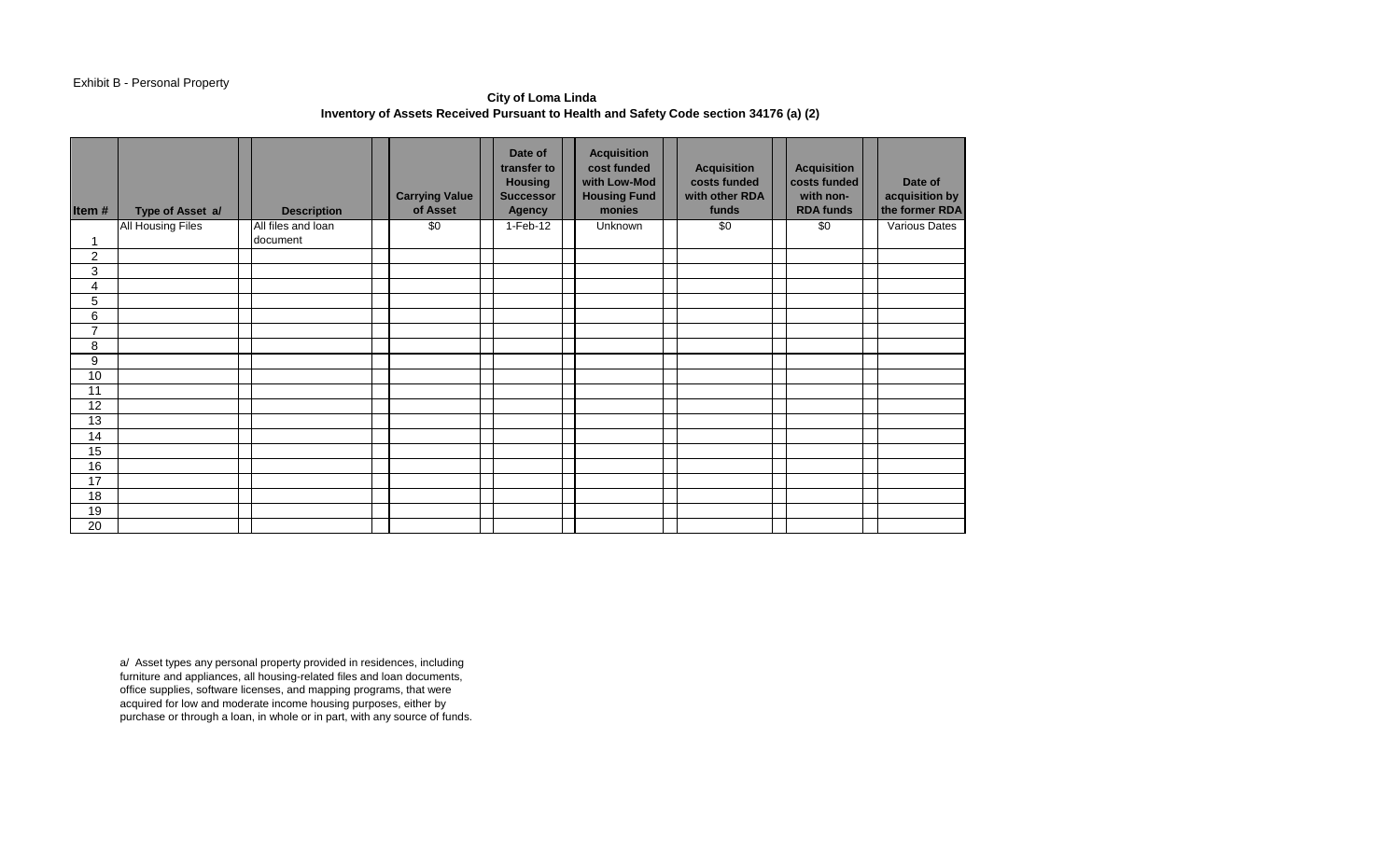### Exhibit C - Low-Mod Encumbrances

# **City of Loma Linda Inventory of Assets Received Pursuant to Health and Safety Code section 34176 (a) (2)**

| Item# | <b>Type of housing built</b><br>or acquired with<br>enforceably obligated<br>funds a/ | Date contract for<br><b>Enforceable</b><br><b>Obligation was</b><br>executed | <b>Contractual</b><br>counterparty | Total amount<br>currently<br>owed for the<br><b>Enforceable</b><br><b>Obligation</b> | Is the property<br>encumbered by<br>a low-mod<br>housing<br>covenant? | Source of low-<br>mod housing<br>covenant b/ | <b>Current</b><br>owner of<br>the property | <b>Construction or</b><br>acquisition cost<br>funded with<br>Low-Mod<br><b>Housing Fund</b><br>monies | <b>Construction or</b><br>acquisition costs<br>funded with<br>other RDA funds | <b>Construction</b><br>or acquisition<br>costs funded<br>with non-RDA<br>funds | Date of<br>construction or<br>acquisition of<br>the property |
|-------|---------------------------------------------------------------------------------------|------------------------------------------------------------------------------|------------------------------------|--------------------------------------------------------------------------------------|-----------------------------------------------------------------------|----------------------------------------------|--------------------------------------------|-------------------------------------------------------------------------------------------------------|-------------------------------------------------------------------------------|--------------------------------------------------------------------------------|--------------------------------------------------------------|
|       | Single Family Home                                                                    | June-98                                                                      | Gardner Bros.                      |                                                                                      | Yes                                                                   | CRL                                          | Mack, A                                    | \$4,756                                                                                               | \$0                                                                           | \$0                                                                            | September-99                                                 |
|       | Single Family Home                                                                    | June-98                                                                      | Gardner Bros.                      | ∩                                                                                    | Yes                                                                   | CRL                                          | Doloksaribu, A                             | \$4,756                                                                                               | \$0                                                                           | \$0                                                                            | September-99                                                 |
| 3     | Single Family Home                                                                    | June-98                                                                      | Gardner Bros.                      | $\Omega$                                                                             | Yes                                                                   | CRL                                          | Beran, A                                   | \$4,756                                                                                               | \$0                                                                           | \$0                                                                            | September-99                                                 |
|       | Single Family Home                                                                    | June-98                                                                      | Gardner Bros.                      | $\Omega$                                                                             | Yes                                                                   | CRL                                          | Rangel, B                                  | \$4,756                                                                                               | \$0                                                                           | \$0                                                                            | September-99                                                 |
|       | Single Family Home                                                                    | June-98                                                                      | Gardner Bros.                      | $\Omega$                                                                             | Yes                                                                   | CRL                                          | McFarlane, N                               | \$4,756                                                                                               | \$0                                                                           | \$0                                                                            | September-99                                                 |
|       | Single Family Home                                                                    | June-98                                                                      | Gardner Bros.                      |                                                                                      | Yes                                                                   | CRL                                          | Syed, S                                    | \$4,756                                                                                               | \$0                                                                           | \$0                                                                            | September-99                                                 |
|       | Single Family Home                                                                    | June-98                                                                      | Gardner Bros.                      | $\Omega$                                                                             | Yes                                                                   | CRL                                          | Castillo, A                                | \$4,756                                                                                               | \$0                                                                           | \$0                                                                            | September-99                                                 |
|       | Multi Family Home*                                                                    | July-08                                                                      | Inland Temporary                   | $\Omega$                                                                             | Yes                                                                   | CRL                                          | <b>IITH</b>                                | \$400,000                                                                                             | \$0                                                                           | \$0                                                                            | November-08                                                  |
| 9     |                                                                                       |                                                                              |                                    |                                                                                      |                                                                       |                                              |                                            |                                                                                                       |                                                                               |                                                                                |                                                              |
| 10    |                                                                                       |                                                                              |                                    |                                                                                      |                                                                       |                                              |                                            |                                                                                                       |                                                                               |                                                                                |                                                              |
|       |                                                                                       |                                                                              |                                    |                                                                                      |                                                                       |                                              |                                            |                                                                                                       |                                                                               |                                                                                |                                                              |
| 12    |                                                                                       |                                                                              |                                    |                                                                                      |                                                                       |                                              |                                            |                                                                                                       |                                                                               |                                                                                |                                                              |
| 13    |                                                                                       |                                                                              |                                    |                                                                                      |                                                                       |                                              |                                            |                                                                                                       |                                                                               |                                                                                |                                                              |
| 14    |                                                                                       |                                                                              |                                    |                                                                                      |                                                                       |                                              |                                            |                                                                                                       |                                                                               |                                                                                |                                                              |
| 15    |                                                                                       |                                                                              |                                    |                                                                                      |                                                                       |                                              |                                            |                                                                                                       |                                                                               |                                                                                |                                                              |
| 16    |                                                                                       |                                                                              |                                    |                                                                                      |                                                                       |                                              |                                            |                                                                                                       |                                                                               |                                                                                |                                                              |
| 17    |                                                                                       |                                                                              |                                    |                                                                                      |                                                                       |                                              |                                            |                                                                                                       |                                                                               |                                                                                |                                                              |
| 18    |                                                                                       |                                                                              |                                    |                                                                                      |                                                                       |                                              |                                            |                                                                                                       |                                                                               |                                                                                |                                                              |
| 19    |                                                                                       |                                                                              |                                    |                                                                                      |                                                                       |                                              |                                            |                                                                                                       |                                                                               |                                                                                |                                                              |
| 20    |                                                                                       |                                                                              |                                    |                                                                                      |                                                                       |                                              |                                            |                                                                                                       |                                                                               |                                                                                |                                                              |

\* 4 unit transitional housing -Covenants only

a/ May include low-mod housing, mixed-income housing, low-mod housing with commercial space, mixed-income housing with commercial space.

b/ May include California Redevelopment Law, tax credits, state bond indentures, and federal funds requirements.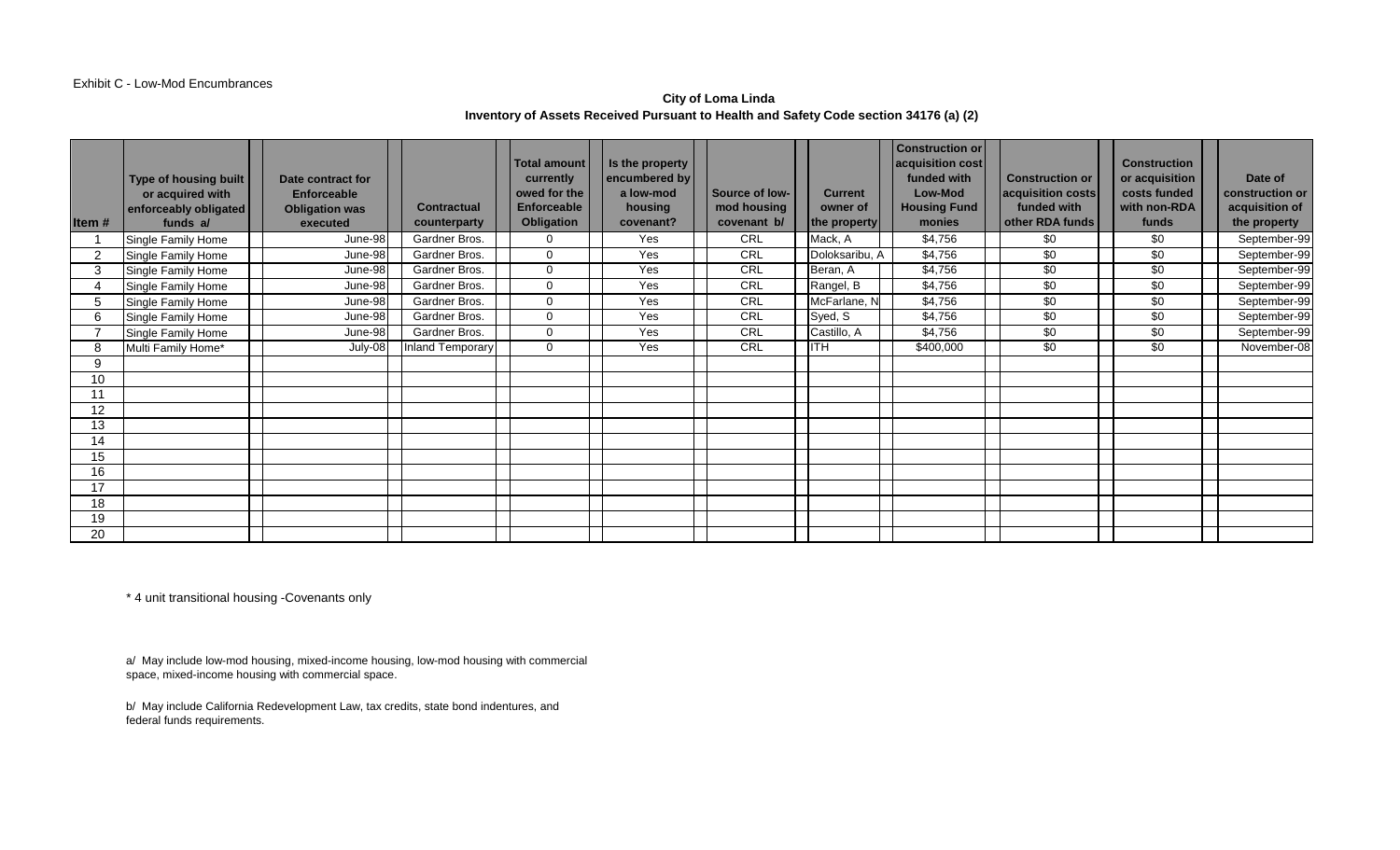### **City of Loma Linda Inventory of Assets Received Pursuant to Health and Safety Code section 34176 (a) (2)**

|                        |                            |                           |                                      |                                          |                                 | <b>Are there</b>          |                             |                                 |                             |        |
|------------------------|----------------------------|---------------------------|--------------------------------------|------------------------------------------|---------------------------------|---------------------------|-----------------------------|---------------------------------|-----------------------------|--------|
|                        |                            |                           |                                      |                                          |                                 | contractual               |                             |                                 |                             |        |
|                        |                            |                           |                                      |                                          |                                 | requirements              |                             |                                 |                             |        |
|                        | Was the Low-Mod            |                           |                                      |                                          |                                 | specifying the            |                             |                                 |                             |        |
|                        | <b>Housing Fund amount</b> |                           |                                      | Person or entity to                      | Purpose for which the           | purposes for which        | Repayment date, if          |                                 | <b>Current</b>              |        |
|                        | issued for a loan or a     | <b>Amount of the loan</b> | Date the loan or<br>grant was issued | whom the loan or                         | funds were loaned or            | the funds may be<br>used? | the funds are for a<br>loan | <b>Interest rate</b><br>of loan | outstanding<br>Ioan balance |        |
| Item#                  | qrant?                     | or grant                  |                                      | grant was issued                         | granted<br>Construction 44-     |                           |                             |                                 |                             |        |
|                        | Loan                       | 4,000,000                 | 3/11/2008                            | <b>Corporation for Better</b><br>Housing | <b>Affordable Housing Units</b> | Yes                       | 9/1/2064                    | 3%                              | \$4,000,000                 |        |
|                        | Loan                       | 3,648,840                 | 6/23/2009                            | <b>Corporation for Better</b>            | Construction 120-               |                           |                             |                                 |                             |        |
| 2                      |                            |                           |                                      | Housing                                  | <b>Affordable Housing Units</b> | Yes                       | 6/1/2064                    | 3%                              | \$3,648,841                 |        |
| 3                      | Loan - Capital             | 1,100,000                 | 3/11/2008                            | Mary Erickson                            | <b>Housing Units</b>            | Yes                       | 6/1/2068                    | 0%                              | \$1,100,000                 |        |
| $\boldsymbol{\Lambda}$ | Loan - Equity Share        | 900.000                   | 3/11/2008                            | Mary Erickson                            | <b>Housing Units</b>            | Yes                       | 6/1/2068                    | 0%                              |                             |        |
|                        |                            | \$1.00 plus Aggregate     |                                      |                                          |                                 |                           |                             |                                 |                             |        |
| 5                      | Note - Residual Receipts   | <b>Residual Recipts</b>   | 3/11/2008                            | <b>Mary Erickson</b>                     | <b>Housing Units</b>            | Yes                       | 6/1/2068                    | 0%                              | $***$                       |        |
| 6                      | Housing Loan to Grant      | 5,000                     | 10/19/2010                           | Helmer                                   | Home Improvement                | Yes                       | 11/18/2015                  | 0%                              | \$                          | 4,000  |
|                        | Housing Loan to Grant      | 5,000                     | 5/20/2009                            | Hernandez-Gonzales                       | Home Improvement                | Yes                       | 6/11/2014                   | 0%                              | \$                          | 3,000  |
| 8                      | Housing Loan to Grant      | 5.000                     | 3/31/2009                            | Kaur                                     | Home Improvement                | Yes                       | 6/1/2014                    | 0%                              | \$                          | 3,000  |
| 9                      | Housing Loan to Grant      | 4,400                     | 5/5/201'                             | Mc Feeters                               | Home Improvement                | Yes                       | 8/18/2016                   | 0%                              | \$                          | 4,400  |
| 10                     | Housing Loan to Grant      | 5.000                     | 7/3/2007                             | Ochoa                                    | Home Improvement                | Yes                       | 8/8/2012                    | 0%                              | \$                          | 1,000  |
| 11                     | Housing Loan to Grant      | 5,000                     | 9/16/2009                            | Rubio                                    | Home Improvement                | Yes                       | 11/12/2014                  | 0%                              | \$                          | 3,000  |
| 12                     | Housing Loan to Grant      | 5.000                     | 4/29/2008                            | Santos                                   | Home Improvement                | Yes                       | 9/25/2013                   | 0%                              | \$                          | 2,000  |
| 13                     | Deferred Housing Loans     | 64,700                    | 6/10/2002                            | Davis                                    | Home Improvement                | Yes                       | 6/16/2022                   | 0%                              | \$                          | 41,874 |
| 14                     | Deferred Housing Loans     | 1,899                     | 10/3/2005                            | Finkelstein                              | Home Improvement                | Yes                       | 6/1/2025                    | 3%                              | \$                          | 1,899  |
| 15                     | Deferred Housing Loans     | 15,177                    | 5/20/2009                            | Hernandez-Gonzales                       | Home Improvement                | Yes                       | 5/1/2025                    | $3\%$                           | \$                          | 14,569 |
| 16                     | Deferred Housing Loans     | 15,000                    | 12/10/2002                           | King                                     | Home Improvement                | Yes                       | 1/1/2023                    | 5%                              | \$                          | 14,476 |
| 17                     | Deferred Housing Loans     | 7,830                     | 5/20/1999                            | Langley                                  | Home Improvement                | Yes                       | 4/30/2019                   | 5%                              | \$                          | 3,942  |
| 18                     | Deferred Housing Loans     | 3,034                     | 7/3/2007                             | Ochoa                                    | Home Improvement                | Yes                       | 7/1/2023                    | 3%                              | $\mathbb{S}$                | 2,436  |
| 19                     | Deferred Housing Loans     | 10,000                    | 12/8/2005                            | Rolle                                    | Home Improvement                | Yes                       | 2/5/2020                    | 3%                              | \$                          | 6,663  |
| 20                     | Deferred Housing Loans     | 1,849                     | 9/16/2009                            | Rubio                                    | Home Improvement                | Yes                       | 10/1/2013                   | 3%                              | $\mathbb{S}$                | 1,672  |
| 21                     | Deferred Housing Loans     | 14,750                    | 4/29/2008                            | Santos                                   | Home Improvement                | Yes                       | 4/1/2024                    | 3%                              | \$                          | 12,554 |
| 22                     | Deferred Housing Loans     | 10,000                    | 4/12/2005                            | Swan                                     | Home Improvement                | Yes                       | 4/1/2025                    | 3%                              | \$                          | 9,964  |
| 23                     | Deferred Housing Loans     | 10,000                    | 6/20/2003                            | <b>Beaver</b>                            | Home Improvement                | Yes                       | 6/2/2023                    | 3%                              | $\sqrt[6]{2}$               |        |
| 24                     | Deferred Housing Loans     | 6,709                     | 6/1/2005                             | Lee                                      | Home Improvement                | Yes                       | 5/1/2025                    | 3%                              | \$                          |        |
| 25                     |                            |                           |                                      |                                          |                                 |                           |                             |                                 |                             |        |
| 26                     |                            |                           |                                      |                                          |                                 |                           |                             |                                 |                             |        |
| 27                     |                            |                           |                                      |                                          |                                 |                           |                             |                                 |                             |        |

\* Low-Mod Housing Equity Share - No Repayment

\*\* Residual Receipts Agreement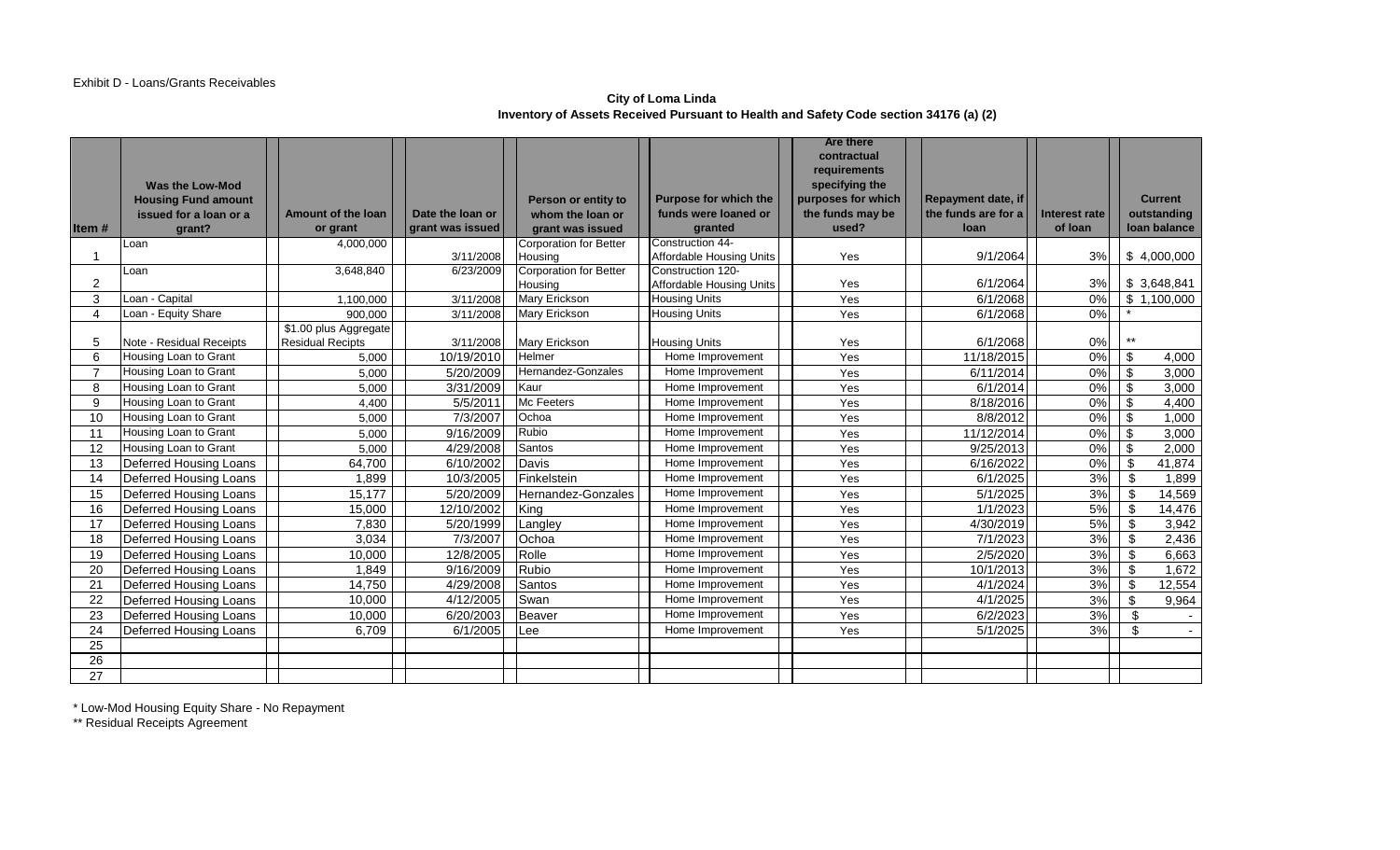**City of Loma Linda Inventory of Assets Received Pursuant to Health and Safety Code section 34176 (a) (2)** 

| Item $#$       | Type of payment a/   | <b>Type of property</b><br>with which they<br>payments are<br>associated b/ | <b>Property owner</b>         | <b>Entity that</b><br>collects the<br>payments | <b>Entity to which</b><br>the collected<br>payments are<br>ultimately<br>remitted | <b>Purpose for which</b><br>the payments are<br>used | Is the property<br>encumbered<br>by a low-mod<br>housing<br>covenant? | Source of low-<br>mod housing<br>covenant c/ | Item # from<br><b>Exhibit A the</b><br>rent/operation<br>is associated<br>with (if<br>applicable) |
|----------------|----------------------|-----------------------------------------------------------------------------|-------------------------------|------------------------------------------------|-----------------------------------------------------------------------------------|------------------------------------------------------|-----------------------------------------------------------------------|----------------------------------------------|---------------------------------------------------------------------------------------------------|
|                | Principal & Interest | <b>LMH-Single Family</b>                                                    | Tami Barton                   | Loma Linda HA                                  | Loma Linda HA                                                                     | Low-Mod Housing                                      | Yes                                                                   | <b>CRL</b>                                   | $A2-8$                                                                                            |
| $\overline{2}$ | Principal & Interest | <b>LMH</b> -Single Family                                                   | Thusar V. Bhayani             | Loma Linda HA                                  | Loma Linda HA                                                                     | Low-Mod Housing                                      | Yes                                                                   | CRL                                          | $A2-15$                                                                                           |
| 3              | Principal & Interest | <b>LMH</b> -Single Family                                                   | John Bleuer                   | Loma Linda HA                                  | Loma Linda HA                                                                     | Low-Mod Housing                                      | Yes                                                                   | CRL                                          | $A2-34$                                                                                           |
| 4              | Principal & Interest | <b>LMH-Single Family</b>                                                    | Jesusito Cocjin               | Loma Linda HA                                  | Loma Linda HA                                                                     | Low-Mod Housing                                      | Yes                                                                   | CRL                                          | $A2-7$                                                                                            |
| 5              | Principal & Interest | <b>LMH-Single Family</b>                                                    | Peter Doan                    | Loma Linda HA                                  | Loma Linda HA                                                                     | Low-Mod Housing                                      | Yes                                                                   | CRL                                          | A2-27                                                                                             |
| 6              | Principal & Interest | <b>LMH</b> -Single Family                                                   | Michael Duke                  | Loma Linda HA                                  | Loma Linda HA                                                                     | Low-Mod Housing                                      | Yes                                                                   | CRL                                          | $A2-21$                                                                                           |
| $\overline{7}$ | Principal & Interest | <b>LMH-Single Family</b>                                                    | Mohamad Hidayat               | Loma Linda HA                                  | Loma Linda HA                                                                     | Low-Mod Housing                                      | Yes                                                                   | <b>CRL</b>                                   | A2-32                                                                                             |
| 8              | Principal & Interest | <b>LMH</b> -Single Family                                                   | Indahwati,<br>Indahwati       | Loma Linda HA                                  | Loma Linda HA                                                                     | Low-Mod Housing                                      | Yes                                                                   | <b>CRL</b>                                   | A2-35                                                                                             |
| 9              | Principal & Interest | <b>LMH-Single Family</b>                                                    | Chris Macatubal               | Loma Linda HA                                  | Loma Linda HA                                                                     | Low-Mod Housing                                      | Yes                                                                   | CRL                                          | $A2-16$                                                                                           |
| 10             | Principal & Interest | <b>LMH-Single Family</b>                                                    | Eddy Mandolang                | Loma Linda HA                                  | Loma Linda HA                                                                     | Low-Mod Housing                                      | Yes                                                                   | CRL                                          | $A2-2$                                                                                            |
| 11             | Principal & Interest | <b>LMH-Single Family</b>                                                    | Mario Mosqueda                | Loma Linda HA                                  | Loma Linda HA                                                                     | Low-Mod Housing                                      | Yes                                                                   | <b>CRL</b>                                   | $A2-14$                                                                                           |
| 12             | Principal & Interest | <b>LMH</b> -Single Family                                                   | <b>Daniel Paredes</b>         | Loma Linda HA                                  | LLoma Linda HA                                                                    | Low-Mod Housing                                      | Yes                                                                   | CRL                                          | $A2-1$                                                                                            |
| 13             | Principal & Interest | <b>LMH</b> -Single Family                                                   | Elba Sabino                   | Loma Linda HA                                  | Loma Linda HA                                                                     | Low-Mod Housing                                      | Yes                                                                   | <b>CRL</b>                                   | $A2-13$                                                                                           |
| 14             | Principal & Interest | <b>LMH-Single Family</b>                                                    | <b>Kenneth Stewart</b>        | Loma Linda HA                                  | Loma Linda HA                                                                     | Low-Mod Housing                                      | Yes                                                                   | <b>CRL</b>                                   | $A2-22$                                                                                           |
| 15             | Principal & Interest | <b>LMH-Single Family</b>                                                    | <b>Todd Visintainer</b>       | Loma Linda HA                                  | Loma Linda HA                                                                     | Low-Mod Housing                                      | Yes                                                                   | CRL                                          | A2-12                                                                                             |
| 16             | Principal & Interest | <b>LMH</b> -Single Family                                                   | Sally Taylor                  | Loma Linda HA                                  | Loma Linda HA                                                                     | Low-Mod Housing                                      | Yes                                                                   | CRL                                          | $A2-24$                                                                                           |
| 17             | Principal & Interest | <b>LMH</b> -Single Family                                                   | Timothy<br>Seidenstricker     | Loma Linda HA                                  | LLoma Linda HA                                                                    | Low-Mod Housing                                      | Yes                                                                   | CRL                                          | A2-25                                                                                             |
| 18             | Principal & Interest | <b>LMH-Single Family</b>                                                    | Stephen Eskaros<br>Sunil Edon | Loma Linda HA                                  | Loma Linda HA                                                                     | Low-Mod Housing                                      | Yes                                                                   | <b>CRL</b>                                   | A1-29                                                                                             |
| 19             | Principal & Interest | <b>LMH-Single Family</b>                                                    |                               | Loma Linda HA                                  | Loma Linda HA                                                                     | Low-Mod Housing                                      | Yes                                                                   | <b>CRL</b>                                   | $A2-23$                                                                                           |
| 20             |                      |                                                                             |                               |                                                |                                                                                   |                                                      |                                                                       |                                              |                                                                                                   |

a/ May include revenues from rents, operation of properties, residual receipt payments from developers, conditional grant repayments, costs savings and proceeds from refinancing, and principal and interest payments from homebuyers subject to enforceable income limits.

b/ May include low-mod housing, mixed-income housing, low-mod housing with commercial space, mixed-income housing with commercial space.

c/ May include California Redevelopment Law, tax credits, state bond indentures, and federal funds requirements.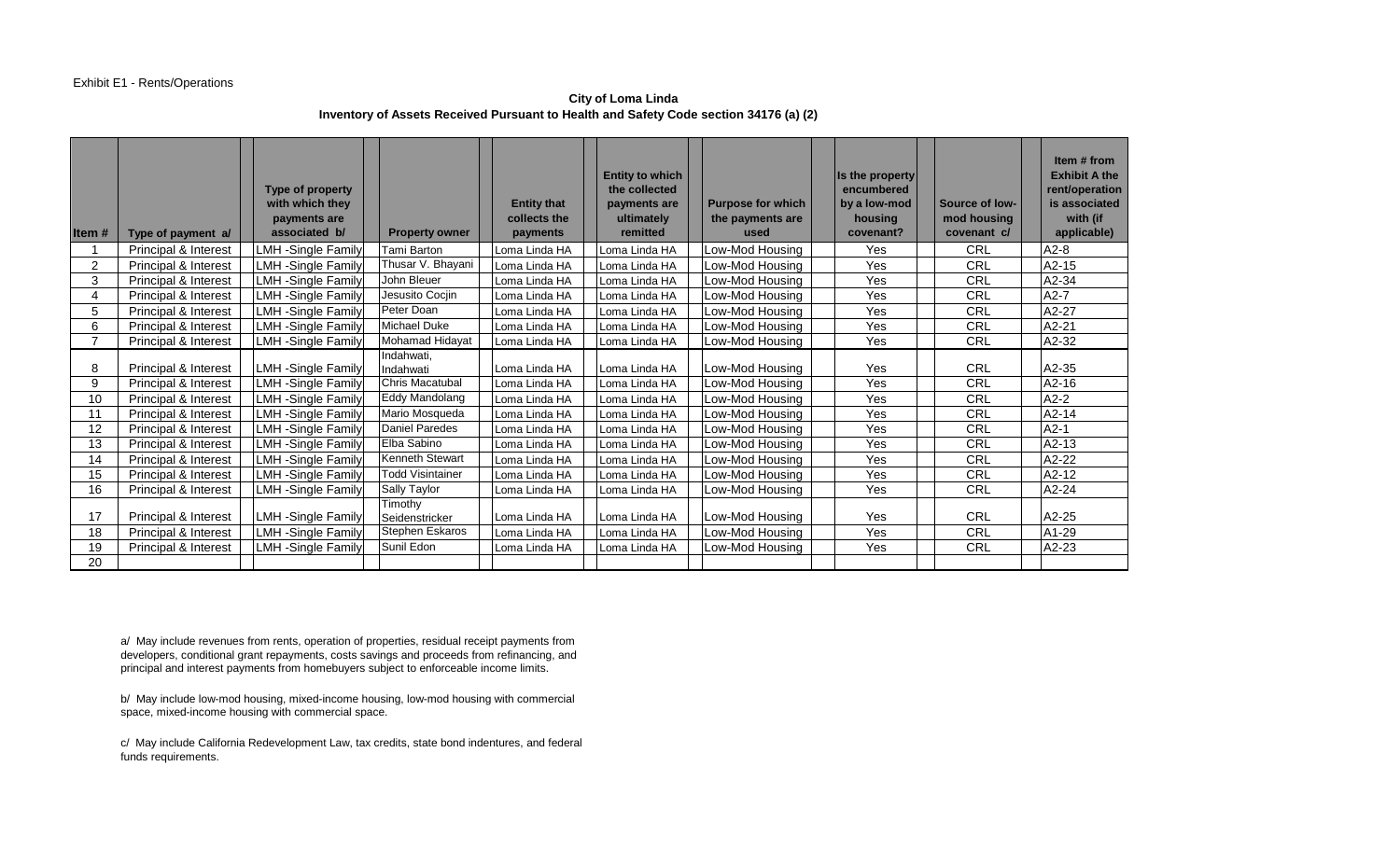**City of Loma Linda Inventory of Assets Received Pursuant to Health and Safety Code section 34176 (a) (2)** 

| Item# | Type of payment a/   | Type of property<br>with which they<br>payments are<br>associated b/ | <b>Property owner</b> | <b>Entity that</b><br>collects the<br>payments | <b>Entity to which</b><br>the collected<br>payments are<br>ultimately<br>remitted | <b>Purpose for which</b><br>the payments are<br>used | Is the property<br>encumbered<br>by a low-mod<br>housing<br>covenant? | Source of low-<br>mod housing<br>covenant c/ | Item # from<br><b>Exhibit A the</b><br>rent/operation<br>is associated<br>with (if<br>applicable) |
|-------|----------------------|----------------------------------------------------------------------|-----------------------|------------------------------------------------|-----------------------------------------------------------------------------------|------------------------------------------------------|-----------------------------------------------------------------------|----------------------------------------------|---------------------------------------------------------------------------------------------------|
|       | Principal & Interest | <b>LMH</b> -Single Family                                            | Angelo                | Loma Linda HA                                  | Loma Linda HA                                                                     | <b>LMH Loan Repayment</b>                            | Yes                                                                   | CRL                                          | $A2-17$                                                                                           |
| 2     | Principal & Interest | <b>LMH</b> -Single Family                                            | <b>Barkat</b>         | Loma Linda HA                                  | oma Linda HA                                                                      | <b>LMH Loan Repayment</b>                            | Yes                                                                   | CRL                                          | A1-26                                                                                             |
| 3     | Principal & Interest | <b>LMH</b> -Single Family                                            | Baroi                 | Loma Linda HA                                  | Loma Linda HA                                                                     | LMH Loan Repayment                                   | Yes                                                                   | CRL                                          | A2-33                                                                                             |
| 4     | Principal & Interest | <b>LMH</b> -Single Family                                            | Davis                 | Loma Linda HA                                  | Loma Linda HA                                                                     | <b>LMH Loan Repayment</b>                            | Yes                                                                   | <b>CRL</b>                                   | $A2-18$                                                                                           |
| 5     | Principal & Interest | <b>LMH</b> -Single Family                                            | Estrada               | Loma Linda HA                                  | Loma Linda HA                                                                     | <b>LMH Loan Repayment</b>                            | Yes                                                                   | CRL                                          | A2-11                                                                                             |
| 6     | Principal & Interest | <b>LMH</b> -Single Family                                            | Garza                 | Loma Linda HA                                  | Loma Linda HA                                                                     | <b>LMH Loan Repayment</b>                            | Yes                                                                   | <b>CRL</b>                                   | A2-26                                                                                             |
|       | Principal & Interest | <b>LMH</b> -Single Family                                            | Gomes                 | Loma Linda HA                                  | Loma Linda HA                                                                     | LMH Loan Repayment                                   | Yes                                                                   | CRL                                          | A2-19                                                                                             |
| 8     | Principal & Interest | <b>LMH</b> -Single Family                                            | Joseph                | Loma Linda HA                                  | Loma Linda HA                                                                     | <b>LMH Loan Repayment</b>                            | Yes                                                                   | CRL                                          | $A2-3$                                                                                            |
| 9     | Principal & Interest | <b>LMH</b> -Single Family                                            | Juarez/Romero         | Loma Linda HA                                  | Loma Linda HA                                                                     | <b>LMH Loan Repayment</b>                            | Yes                                                                   | CRL                                          | $A2-29$                                                                                           |
| 10    | Principal & Interest | <b>LMH-Single Family</b>                                             | Lara                  | Loma Linda HA                                  | Loma Linda HA                                                                     | <b>LMH Loan Repayment</b>                            | Yes                                                                   | CRL                                          | $A2-6$                                                                                            |
| 11    | Principal & Interest | <b>LMH</b> -Single Family                                            | Marshall              | Loma Linda HA                                  | Loma Linda HA                                                                     | <b>LMH Loan Repayment</b>                            | Yes                                                                   | CRL                                          | A2-10                                                                                             |
| 12    | Principal & Interest | <b>LMH</b> -Single Family                                            | Price                 | Loma Linda HA                                  | Loma Linda HA                                                                     | <b>LMH Loan Repayment</b>                            | Yes                                                                   | CRL                                          | $A2-5$                                                                                            |
| 13    | Principal & Interest | <b>LMH</b> -Single Family                                            | Reyes/Parck           | Loma Linda HA                                  | Loma Linda HA                                                                     | <b>LMH Loan Repayment</b>                            | Yes                                                                   | CRL                                          | A2-31                                                                                             |
| 14    | Principal & Interest | <b>LMH</b> -Single Family                                            | Tarb                  | Loma Linda HA                                  | Loma Linda HA                                                                     | <b>LMH Loan Repayment</b>                            | Yes                                                                   | CRL                                          | $A2-4$                                                                                            |
| 15    | Principal & Interest | <b>LMH</b> -Single Family                                            | Vargas                | Loma Linda HA                                  | oma Linda HA                                                                      | <b>LMH Loan Repayment</b>                            | Yes                                                                   | <b>CRL</b>                                   | $A2-9$                                                                                            |
| 16    |                      |                                                                      |                       |                                                |                                                                                   |                                                      |                                                                       |                                              |                                                                                                   |
| 17    |                      |                                                                      |                       |                                                |                                                                                   |                                                      |                                                                       |                                              |                                                                                                   |
| 18    |                      |                                                                      |                       |                                                |                                                                                   |                                                      |                                                                       |                                              |                                                                                                   |
| 19    |                      |                                                                      |                       |                                                |                                                                                   |                                                      |                                                                       |                                              |                                                                                                   |
| 20    |                      |                                                                      |                       |                                                |                                                                                   |                                                      |                                                                       |                                              |                                                                                                   |

a/ May include revenues from rents, operation of properties, residual receipt payments from developers, conditional grant repayments, costs savings and proceeds from refinancing, and principal and interest payments from homebuyers subject to enforceable

b/ May include low-mod housing, mixed-income housing, low-mod housing with commercial space, mixed-income housing with commercial space.

c/ May include California Redevelopment Law, tax credits, state bond indentures, and federal funds requirements.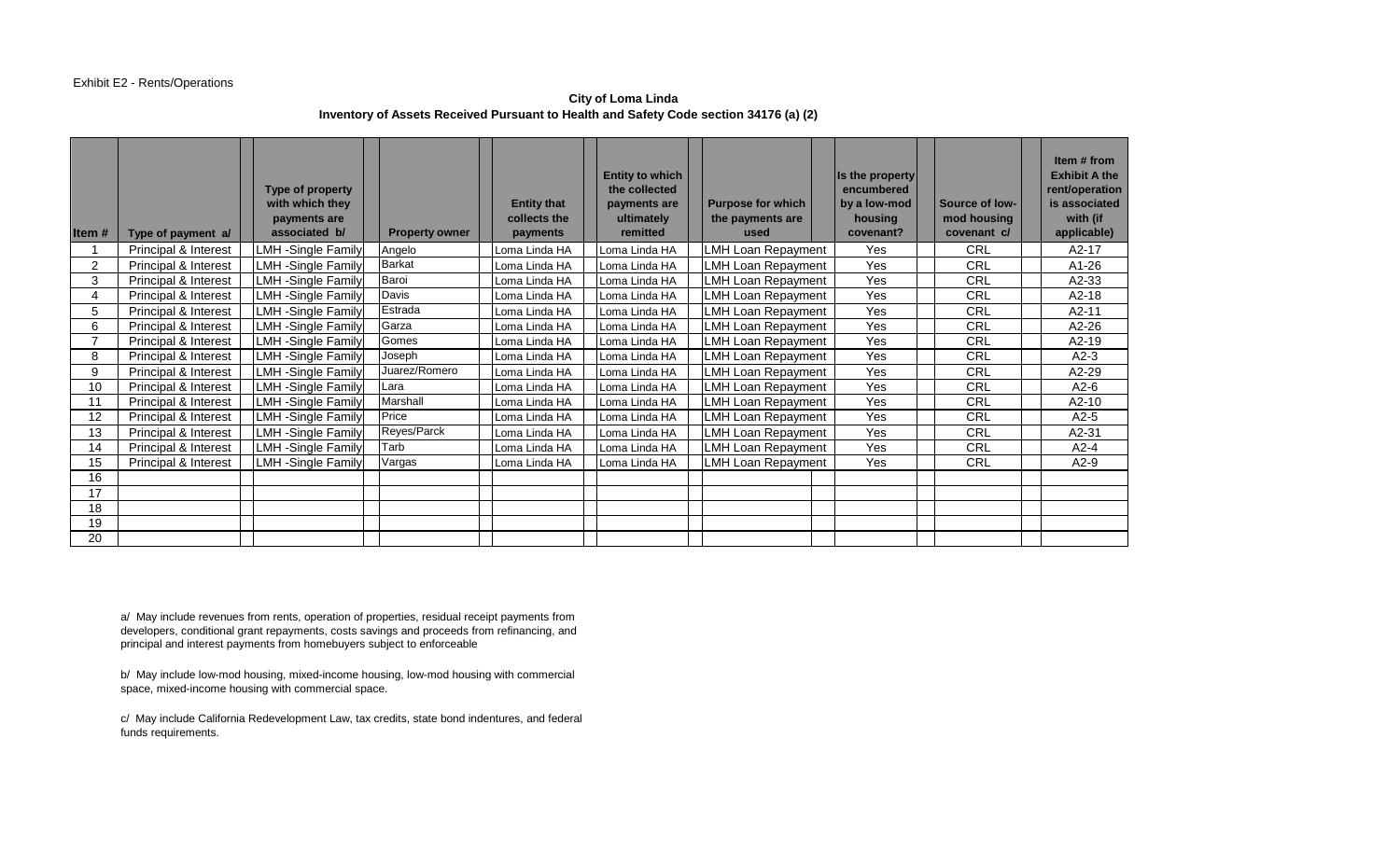#### Exhibit F - Rents

**City of Loma Linda Inventory of Assets Received Pursuant to Health and Safety Code section 34176 (a) (2)** 

| Item#          | Type of payment a/ | Type of property<br>with which the<br>payments are<br>associated b/ | <b>Property</b><br>owner | <b>Entity that</b><br>collects the<br>payments | <b>Entity to which</b><br>the collected<br>payments are<br>ultimately<br>remitted | <b>Purpose for which</b><br>the payments are<br>used | Is the property<br>encumbered<br>by a low-mod<br>housing<br>covenant? | Source of low-<br>mod housing<br>covenant c/ | Item # from<br><b>Exhibit A the rent</b><br>is associated<br>with (if<br>applicable) |
|----------------|--------------------|---------------------------------------------------------------------|--------------------------|------------------------------------------------|-----------------------------------------------------------------------------------|------------------------------------------------------|-----------------------------------------------------------------------|----------------------------------------------|--------------------------------------------------------------------------------------|
|                | Rental             | Single Family                                                       | Housing                  |                                                |                                                                                   | Low-Mod Housing                                      | Yes                                                                   | CRL                                          | A1-25                                                                                |
|                |                    |                                                                     | Authority                | <b>Housing Authority</b>                       | <b>Housing Authority</b>                                                          |                                                      |                                                                       |                                              |                                                                                      |
| $\overline{2}$ | Legal Settlement   | Single Family                                                       | Housing<br>Authority     | Housing<br>Authority                           | <b>Housing Authority</b>                                                          | Low-Mod Housing                                      | Yes                                                                   | CRL                                          | *A2-31                                                                               |
| 3              |                    |                                                                     |                          |                                                |                                                                                   |                                                      |                                                                       |                                              |                                                                                      |
| 4              |                    |                                                                     |                          |                                                |                                                                                   |                                                      |                                                                       |                                              |                                                                                      |
| 5              |                    |                                                                     |                          |                                                |                                                                                   |                                                      |                                                                       |                                              |                                                                                      |
| 6              |                    |                                                                     |                          |                                                |                                                                                   |                                                      |                                                                       |                                              |                                                                                      |
| $\overline{7}$ |                    |                                                                     |                          |                                                |                                                                                   |                                                      |                                                                       |                                              |                                                                                      |
| 8              |                    |                                                                     |                          |                                                |                                                                                   |                                                      |                                                                       |                                              |                                                                                      |
| 9              |                    |                                                                     |                          |                                                |                                                                                   |                                                      |                                                                       |                                              |                                                                                      |
| 10             |                    |                                                                     |                          |                                                |                                                                                   |                                                      |                                                                       |                                              |                                                                                      |
| 11             |                    |                                                                     |                          |                                                |                                                                                   |                                                      |                                                                       |                                              |                                                                                      |
| 12             |                    |                                                                     |                          |                                                |                                                                                   |                                                      |                                                                       |                                              |                                                                                      |
| 13             |                    |                                                                     |                          |                                                |                                                                                   |                                                      |                                                                       |                                              |                                                                                      |
| 14             |                    |                                                                     |                          |                                                |                                                                                   |                                                      |                                                                       |                                              |                                                                                      |
| 15             |                    |                                                                     |                          |                                                |                                                                                   |                                                      |                                                                       |                                              |                                                                                      |
| 16             |                    |                                                                     |                          |                                                |                                                                                   |                                                      |                                                                       |                                              |                                                                                      |
| 17             |                    |                                                                     |                          |                                                |                                                                                   |                                                      |                                                                       |                                              |                                                                                      |
| 18             |                    |                                                                     |                          |                                                |                                                                                   |                                                      |                                                                       |                                              |                                                                                      |
| 19             |                    |                                                                     |                          |                                                |                                                                                   |                                                      |                                                                       |                                              |                                                                                      |
| 20             |                    |                                                                     |                          |                                                |                                                                                   |                                                      |                                                                       |                                              |                                                                                      |

\* Legal Settlement payments related to previous owner's violation of covenant restrictions.

a/ May include rents or home loan payments.

b/ May include low-mod housing, mixed-income housing, low-mod housing with commercial space, mixed-income housing with commercial space.

c/ May include California Redevelopment Law, tax credits, state bond indentures, and federal funds requirements.